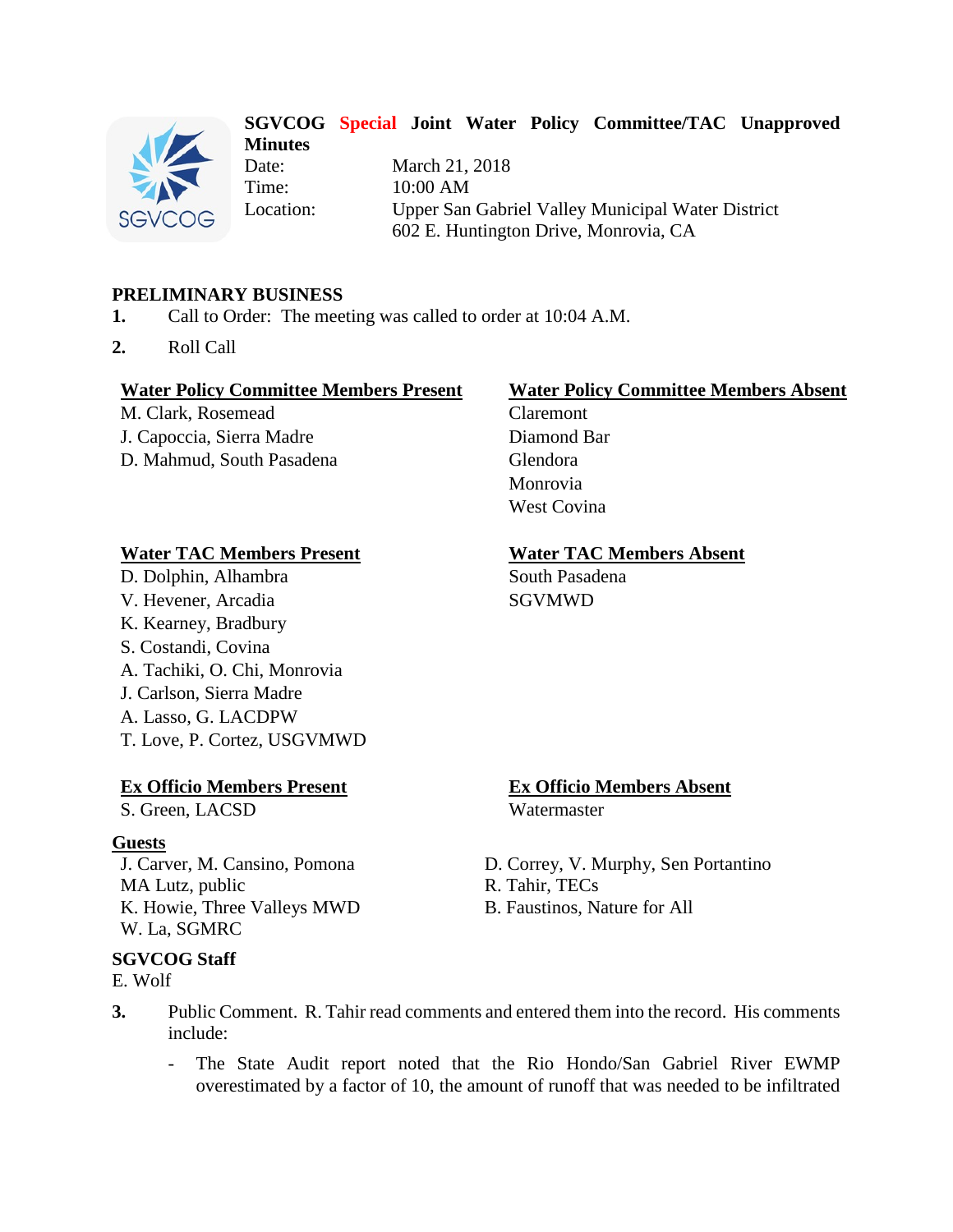in order to meet the metals TMDL. The Regional Board caught this error.

- His belief that a similar mistake has been made by the Upper LA River EWMP.
- His belief that the high-flow suspension exemption should have been applied last year to meet the allowable number of exceedance days under the TMDL.
- His belief that an EIR should have been done to determine what impact reduced flow would have on down-stream environments.

### **CONSENT CALENDAR**

**4.** Water Committee/TAC Meeting Minutes – 2/21/2018 There was not a quorum of Water Committee members. This item will be carried forward to next month's agenda.

# **PRESENTATION**

#### **ACTION ITEMS**

**5.** Support for Rio Hondo/San Gabriel River E/WMP Modifications

Oliver Chi, Monrovia City Manager, gave an overview of the proposed changes to the Rio Hondo/San Gabriel River E/WMP, including the methodology and reasoning underpinning the changes. These changes will be submitted to the Regional Board for approval as part of the E/WMP's adaptive management plan. The changes include the initial sequencing of five regional projects, designed to accomplish the majority of the E/WMP's water quality objectives. Other distributed projects, such as green streets, may ultimately not be required. The group is making the case that a one-day or one-event storm is not a good basis for establishing a watershed management plan. Instead, a yearly estimate is needed. The group has been working with the Regional Board and NGOs in order to gain support and is requesting that the SGVCOG submit a letter of support. Since there was not a quorum, a vote was not taken and this item will be brought back for Water Committee consideration in April before the issue comes before the Governing Board later that month. D. Mahmud noted that she will not be able to attend the April meeting but wanted it noted that she supports the proposed E/WMP changes.

**6.** SB 623 (Monning)

Since there was not a quorum, this item was not addressed and instead, will be brought back in April for consideration.

## **DISCUSSION ITEMS**

**7.** Safe, Clean Water Program Elements

E. Wolf provided an overview of the subcommittee discussions and program elements as they have matured since the last Water Policy meeting. The Chair then led members in discussion of several of the elements.

- Governance. Referring to the proposed watershed management group map, D. Mahmud reviewed the reasons why she believes the Upper LA River group should be divided into a San Fernando Valley-based group and an Arroyo Seco-based group. Members expressed concern that a particular city not be separated into two different watershed regions. Ms. Mahmud said that should not be the case, unless a city is subject to the jurisdiction of more than one Regional Board. The committee reviewed the project selection flow chart, watershed group membership slides, and Regional Coordination Committee slide.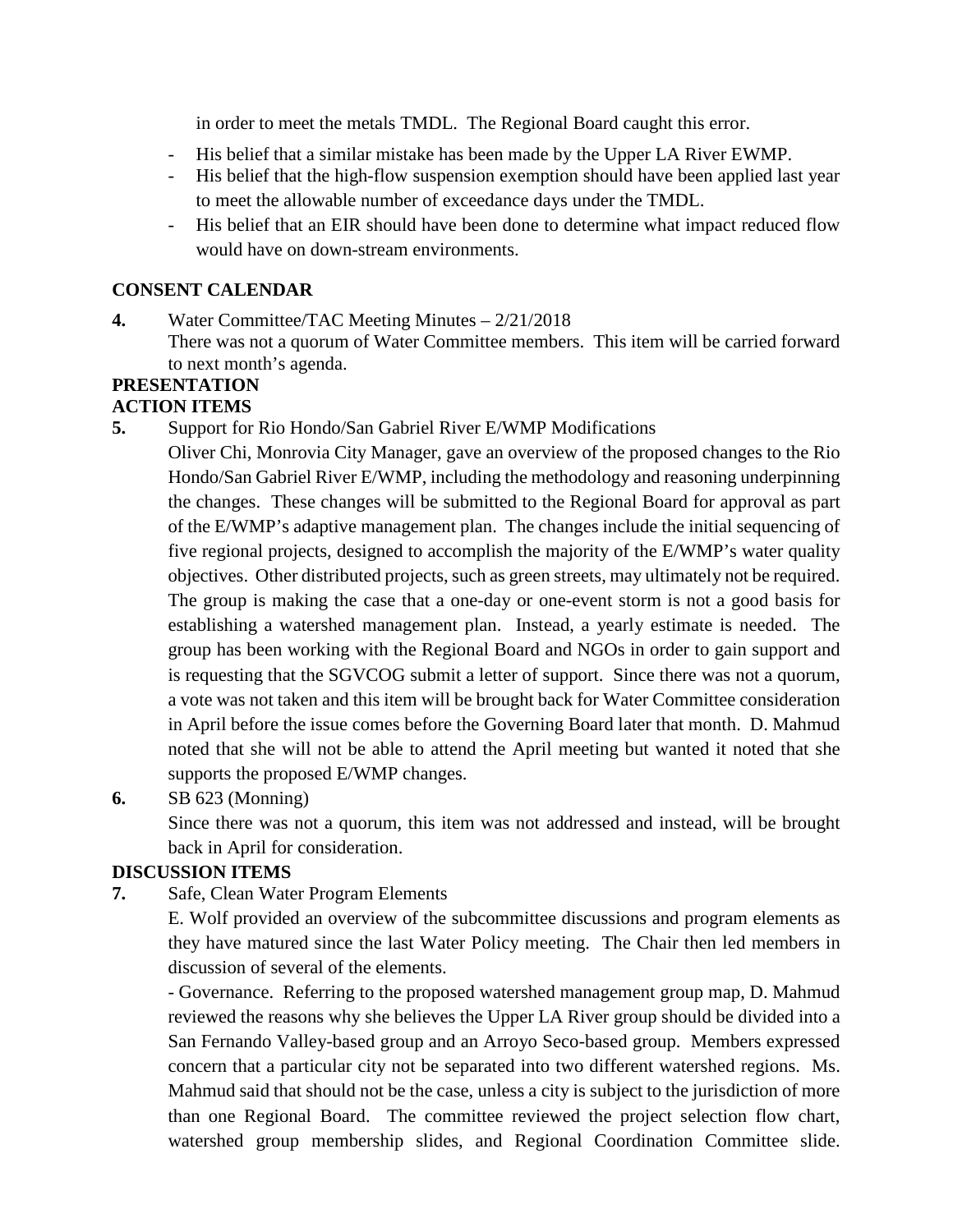Members noted that since the Technical Committee will be empowered to score projects as the first level of review, membership on this committee could be very important.

- Project Selection. Committee members reviewed the proposed numeric scoring criteria. D. Mahmud offered her ideas about adding additional scoring tiers and commented that receiving points for nature-based solutions in categories A and B, as well as possibly scoring points in category C, amounts to double and triple counting.

- Ballot Question. Members reviewed the draft ballot question and identified the difficulty the average voter might have in interpreting "impermeable surface." They also discussed how this formula might lead to numerous requests for exemption. Next, the group discussed the County's current thinking that the regional funds would be returned to the watersheds based on the amount that is raised within that watershed. D. Mahmud noted that this might hurt some higher density communities, where the amount of population is high, but the amount of tax revenue raised is lower relatively.

## **INFORMATION ITEMS**

**8.** Legislative Updates: SB 633 (Portantino), SB 1133 (Portantino), SB 1422 (Portantino), AB 2538 (Rubio), AB 1668 (Friedman), H.R. 465/2355

E. Wolf gave an update on pending legislation. There has been no change to SB 633, AB 1422, AB 1668, or H.R. 465/2355. SB 1133 has been updated as of March  $19<sup>th</sup>$ . The bill language calls for some money raised by the proposed stormwater tax to go toward updating LA's Basin Plan. AB 2538 has been amended to include some of the findings of the State Audit. The SGVCOG is continuing to work with the author to include language creating an ombudsman position at the Water Boards.

- **9.** Regulatory Updates:
	- State Audit. E. Wolf gave a brief overview of the findings and noted how these are being addressed in the legislation that we are sponsoring.
	- Regulation Prohibiting Wasteful Water Use. There has been no update to this item at that State Water Board.
- **10.** E/WMP Updates. Due to time constraints, there was no discussion of this item.
	- RH/SGR
	- East SGV
	- ULAR
- **11.** Water Boards Update
	- 303(d) list. Since the State Board has not responded to staff's request for information on the progress of the 303(d) list, it was decided to ask one of our representatives for help in getting an update. Staff will work with Sen Portantino's office.

Recommended Action: for information.

- **12.** Water Supply Update
	- Cal Water Fix. T. Love gave an update on MWDs considerations, including selffunding a two-tunnel option. The MWD board will consider this at its meeting on April  $10<sup>th</sup>$ .
- **13.** Litigation Update
	- Gardena and Duarte cases. R. Tahir provided the update. The Duarte case will restart on March 26 and continue through the  $29<sup>th</sup>$ . The trial will start again on April 1<sup>st</sup>, devoted to Gardena's litigation.
- **14.** Stormwater Outreach Updates. There was no update on this item.

## **EXECUTIVE DIRECTOR'S COMMENTS**